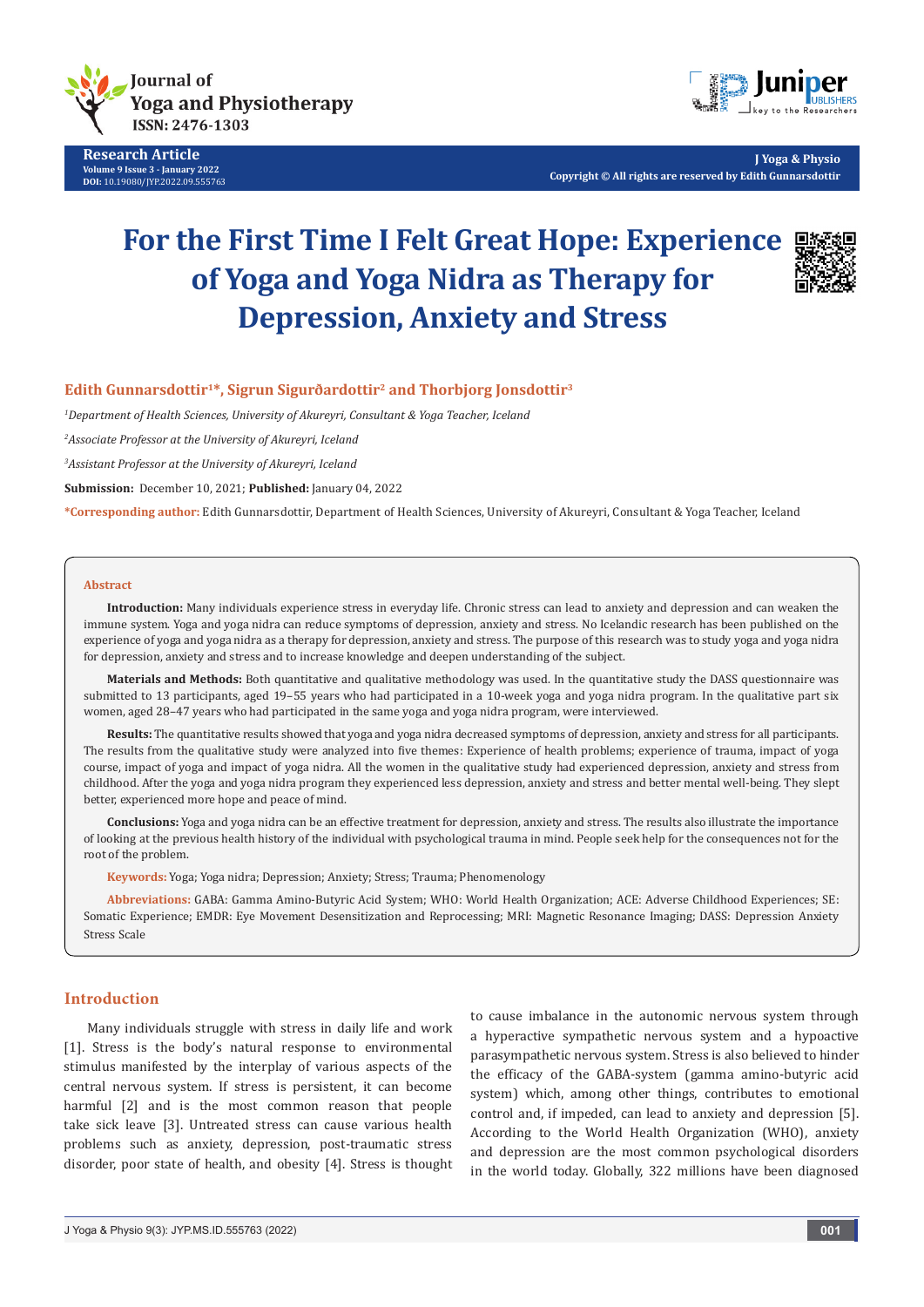with depression and 264 millions with anxiety [6]. An Icelandic study among people who sought medical assistance due to chronic physical health problems without any obvious physical cause showed a strong connection between such symptoms and depression and general anxiety [7]. Psychological traumas can be the reason that individuals develop anxiety, depression, and post-traumatic stress [8]. There is a connection between psychological trauma and Adverse Childhood Experiences (ACE) and various health problems later in life [9,10]. Therefore, it is important to look at the individual's previous health history, taking psychological trauma into account, since people often seek treatment for symptoms rather than for the root cause of the problem [8]. Usually, depression and stress are treated with psychotherapy and medication [11]. Sometimes, Somatic Experience (SE) has been successful when therapy focuses on chronic stress and PTSD as they manifest in physical symptoms [12]. EMDR (Eye Movement Desensitization and Reprocessing) has also been effective by incorporating the processing of information and difficult thoughts, memories, and emotions [13]. Yoga and meditation have gained popularity in therapy for anxiety, depression, and stress [1,14,15].

# **Yoga and yoga nidra**

Yoga emerged a few thousand years ago and many ancient texts have described the philosophy behind it [16]. There are many forms of yoga with different emphases on bodily poses, meditation, mantras, relaxation, and breathing [17]. Yoga is believed to correct dysfunction in the parasympathetic nervous system and nerve impulses in the GABA-system by stimulating the vagus nerve and thereby reduce stress and the symptoms of stress related diseases [5]. Yoga nidra is an ancient meditation technique used to increase balance and well-being. Yoga nidra means yogic sleep and could be referred to as prone guided meditation, which is considered restorative for the body and soul [18]. During the deep meditative state in yoga nidra, the individual's brainwaves enter the theta and delta frequencies, which slows brain activity and causes a state akin to deep sleep [19]. In deep sleep, delta brainwaves are dominant and important for holistic treatment and restoration of the body through the release of growth hormones [20]. In recent years, complementary and alternative therapies such as yoga and meditation have become more common in the treatment of psychological problems in the Western World [21]. According to an Icelandic national survey from 2015 on the use of complementary and alternative therapies [22], 19.3% of participants had used yoga and meditation therapy in the previous 12 months. In 2006, this proportion was 6.8%, which indicates an increase of 12.5% over a nine-year period [22].

# **Yoga and clinical studies**

No Icelandic study has been published on the effects of yoga nidra on anxiety, depression, and stress. One Icelandic quantitative comparative study has been published on the effects of Hatha yoga on stress symptoms and it showed no significant differences

before and after the intervention. However, participants did report better sleep and increased psychological well-being and energy [23]. International studies have shown that practicing yoga has a positive effect and decreases anxiety, depression, and stress, as well as reducing worry [1,14,15]. Yoga can improve equilibrium in the autonomic nervous system by instigating a relaxation response [5] and increase general well being [14]. Yoga nidra meditation can reduce negative thoughts and emotional responses [24]. Neurobiological studies have been conducted on the effects of mindfulness meditation on the structure of the brain using magnetic resonance imaging (MRI). These studies show a distinct effect in the limbic system, where processing of emotional responses occurs [25-27]. Studies have also shown positive effects of relaxation on the insula, which handles many processes including detection of emotion and equilibrium in the autonomic nervous system [28]. An association has been found between deterioration of the insula and anxiety and/or depression [27].

# **Study aims and questions**

The current study aims to investigate the use of yoga and yoga nidra in the treatment of anxiety, depression, and stress, and to increase knowledge and deepen understanding of these techniques. The research question is: What are the effects of yoga and yoga nidra on anxiety, depression, and stress?

# **Material and Methods**

Quantitative and qualitative approaches were employed. The intervention used was a yoga course conducted over a 10-week period, once per week, in two-hour sessions.

# **Quantitative approach**

The quantitative portion was composed of a DASS (Depression Anxiety Stress Scale) questionnaire completed by participants. The DASS questionnaire is a self-report scale with 42 items that estimate depression, anxiety, and stress during the previous week [29]. The validity and reliability of the Icelandic DASSquestionnaire have been determined satisfactory in Icelandic studies, with an alpha-index of 0,86-0,91 for certain subscales [30]. Data analysis was conducted in Excel.

#### **Participants and data collection**

Participants were chosen by convenience sample of individuals who registered for a yoga course advertised specifically for people suffering anxiety, depression, and stress. Inclusion criteria were fluency in Icelandic and availability to participate in the course. No previous expertise in yoga or experience of meditation was required for registration in the course. In addition to the 10-week yoga course, participants were provided with optional instruction, exercises, and meditations which they were encouraged to use between course sessions. Each yoga session began with education about a particular subject. This was followed by exercises, meditation, mantras and/or breathing exercises, and finally, yoga nidra meditation. The DASS questionnaire was completed by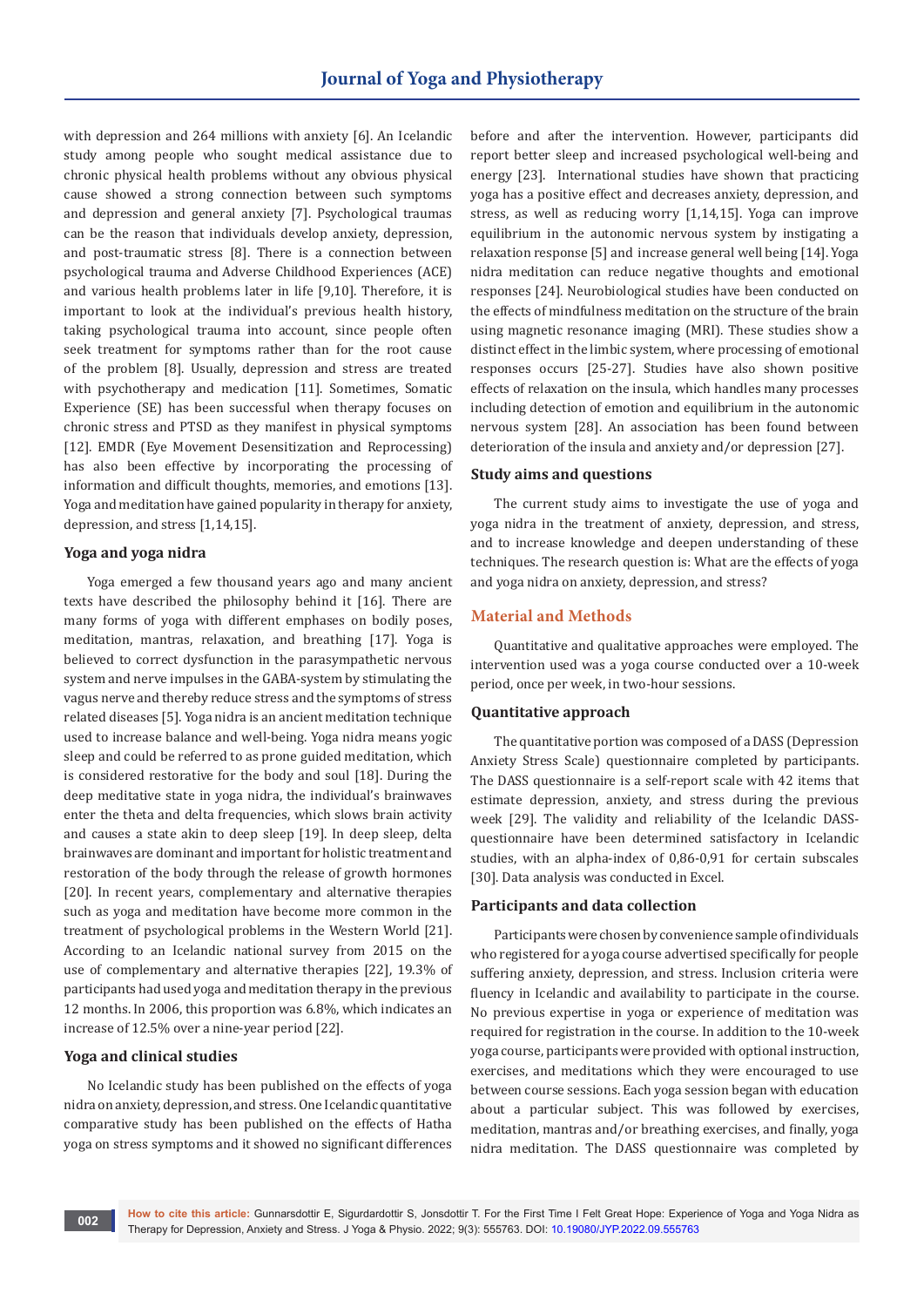participants in the first and last sessions to collect information about anxiety, depression, and stress. At the end of the course, participants were invited to attend a voluntary interview, to which six women aged 28-47 responded.

## **Qualitative approach**

The phenomenological Vancouver School was used as a qualitative approach to answer the research question. This method was chosen as it is intended to increase knowledge and deepen understanding of human phenomena and improve service. The ideology behind the Vancouver school is based on the philosophy that everyone is unique and has a unique perspective. Data collection is based on interviews designed to examine human experience in such a way as to provide the researcher with the clearest possible understanding of how the participant experienced the study phenomenon. There are twelve stages (Table 1) and at each stage, the researcher uses seven rational procedures and applies cogitation: to remain still, to reflect, to identify, to select, to interpret, to construct, and to verify [31]. At the first stage, the study was introduced in the first session of the yoga course. At the second stage, the researcher had to identify their own preformed ideas about the phenomenon and put them aside. At the third stage, data was collected, interviews were conducted with each

**Table 1:** The 12-basic step of vancouver school of phenomenology

participant for a total of 12 interviews - at the end of the course. Participants chose the interview location, and each interview was from one to two hours long. A predetermined interview format was used but questions could vary depending upon the answers provided and how the interview progressed. Interviews were recorded, transcribed exactly, and then recordings were deleted. To protect the identities of the participants, aliases were assigned and only the first author had access to the data. At the fourth stage, the interviews were written up and at the fifth stage, the text was analyzed to understand participants' experience and to identify the core issues in their answers. At the sixth stage, the core issues were compiled to provide a complete picture and a running theme was found in each participant's narrative. To increase validity and reliability, this overview was presented to each participant at the seventh stage and at the eighth stage, the completed analysis model was drawn. The ninth stage was the comparison of the raw data with the completed analysis model to assess the consistency between the two. The study was given the name "For the first time I felt great hope" at the tenth stage, which is a direct reference to the words of one participant and an apt description of the study. At the eleventh stage, the results were presented to each participant and at the twelfth stage, the results were written into a report [31] (Table 1).

| Step 1.  | Selecting dialogue partners (the sample)                                                                                      |  |  |
|----------|-------------------------------------------------------------------------------------------------------------------------------|--|--|
| Step 2.  | First, there is silence (before entering dialogue).                                                                           |  |  |
| Step 3.  | Participating in a dialogue (data collecting).                                                                                |  |  |
| Step 4.  | Sharpened awareness of words (data analysis).                                                                                 |  |  |
| Step 5.  | Beginning consideration of essences (coding).                                                                                 |  |  |
| Step 6.  | Constructing the essential structure of phenomenon for each case (individual case constructions).                             |  |  |
| Step 7.  | Verifying the single case construction with co-researcher.                                                                    |  |  |
| Step 8.  | Constructing the essential structure of the phenomenon from all cases (metasynthesis of all the different case construction). |  |  |
| Step 9.  | Comparing the essential structure with date.                                                                                  |  |  |
| Step 10. | Identifying the over-riding theme with describes the phenomenon (interpreting the meaning of phenomenon)                      |  |  |
| Step 11. | Verifying the essential structure (the findings) with some research participants.                                             |  |  |
| Step 12  | Writing up the findings.                                                                                                      |  |  |

**How to cite this article:** Gunnarsdottir E, Sigurdardottir S, Jonsdottir T. For the First Time I Felt Great Hope: Experience of Yoga and Yoga Nidra as Therapy for Depression, Anxiety and Stress. J Yoga & Physio. 2022; 9(3): 555763. DOI: [10.19080/JYP.2022.09.5557](http://dx.doi.org/10.19080/JYP.2022.09.555763)63 **DOI:** 10.19080/JYP.2022.09.555763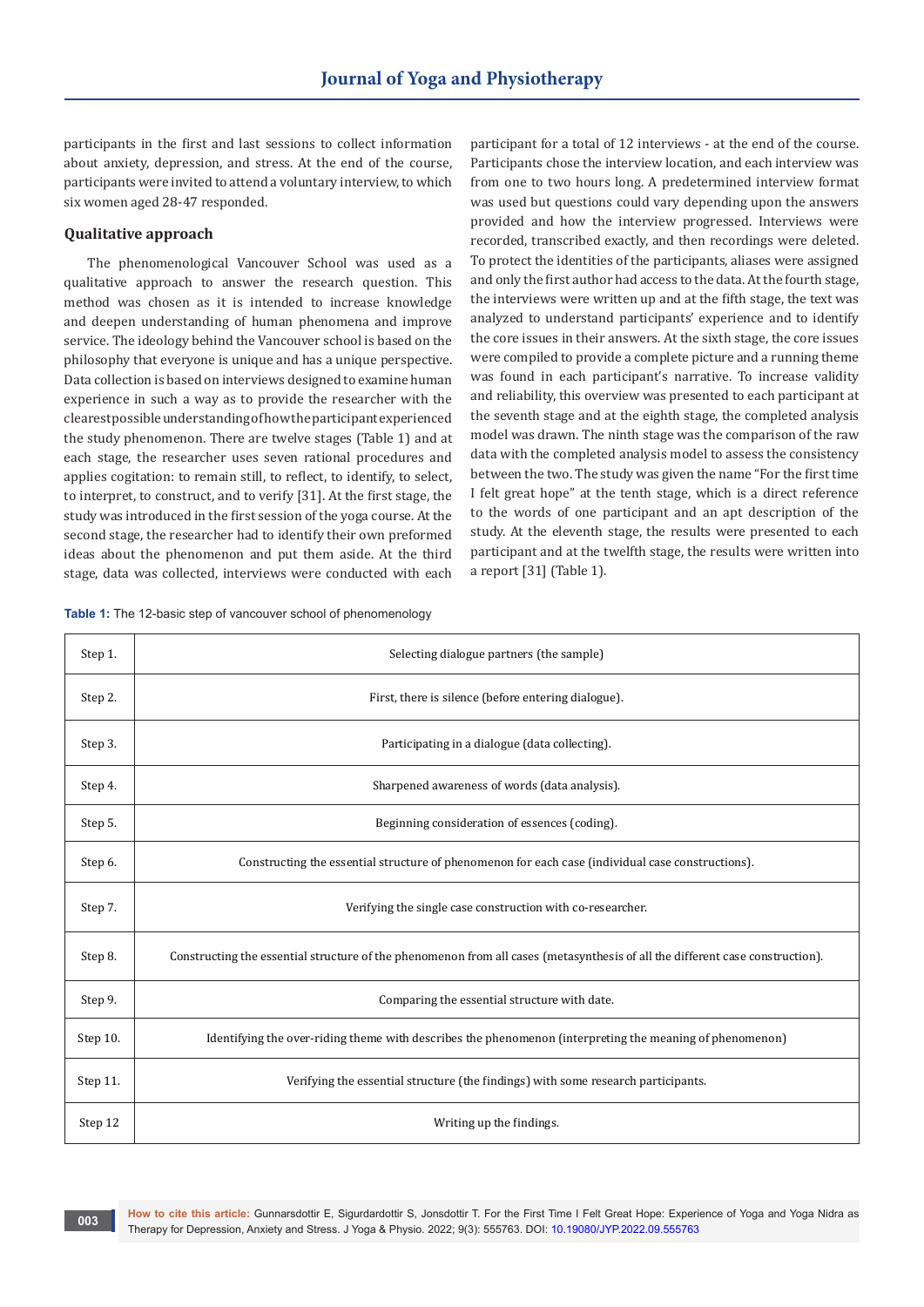# **Study ethics**

The required permits were acquired from the National Bioethics Committee (VSN-19-030) and the study was announced to the Data Protection Authority. Participants received an introductory letter at the beginning in which the purpose and design of the study were described. Participants were informed that they could end participation at any time, that the interviews would be recorded, and the recordings subsequently deleted, and that pseudonyms would be used. Researchers were led by the

following principles: respect, harmlessness, benevolence, and fairness toward participants. Participation in the study was not considered to be an ethical opinion.

# **Results**

The results of the quantitative and qualitative portions of the study showed that yoga and yoga nidra are helpful in easing the symptoms of anxiety, depression, and stress (Figures 1-3).





**How to cite this article:** Gunnarsdottir E, Sigurdardottir S, Jonsdottir T. For the First Time I Felt Great Hope: Experience of Yoga and Yoga Nidra as Therapy for Depression, Anxiety and Stress. J Yoga & Physio. 2022; 9(3): 555763. DOI: [10.19080/JYP.2022.09.5557](http://dx.doi.org/10.19080/JYP.2022.09.555763)63 **DOI:** 10.19080/JYP.2022.09.555763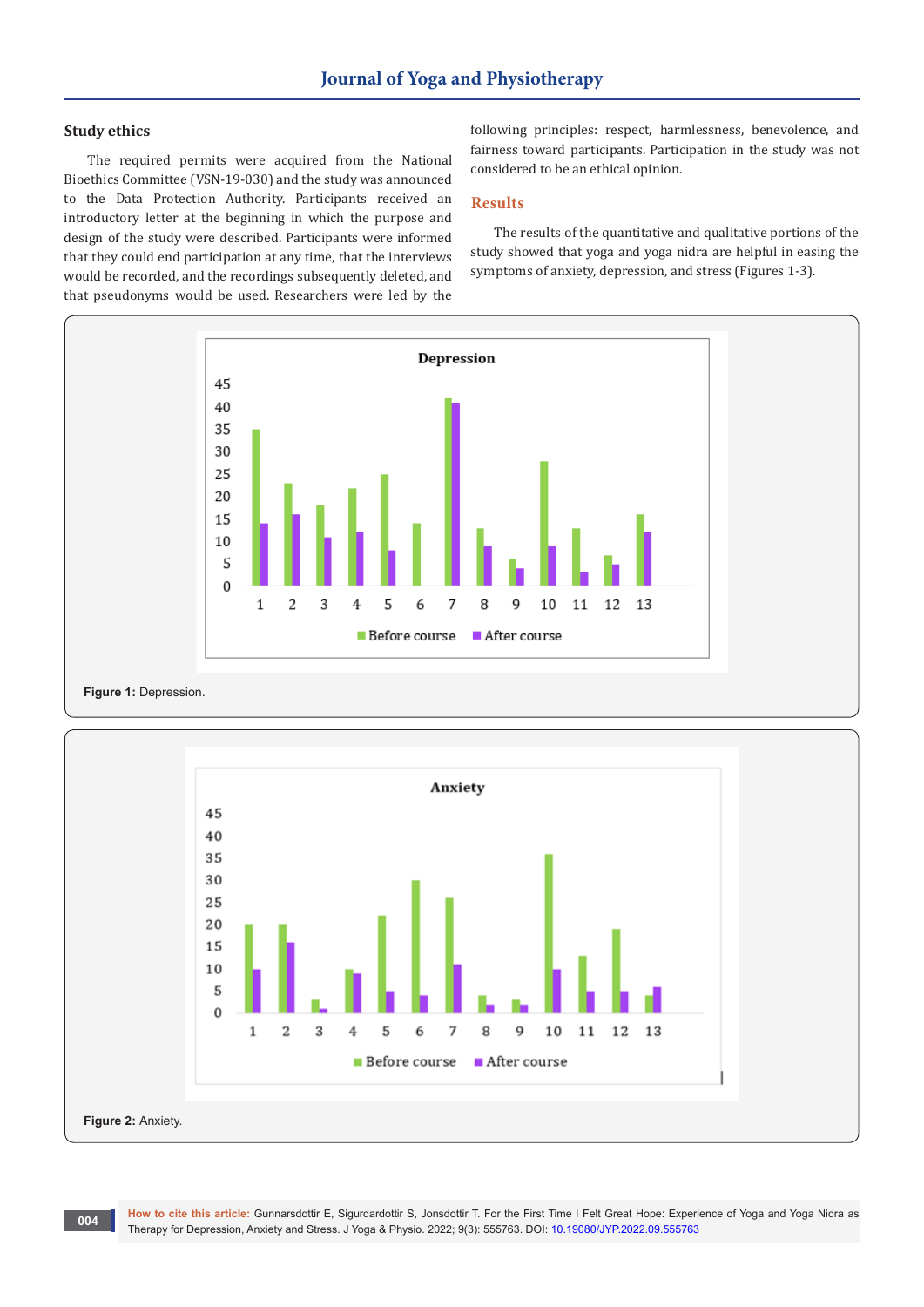

# **Quantitative results**

In total, 13 participants answered the DASS questionnaire to assess depression, anxiety, and stress. Most participants were women aged 19–55. Figure 1-3 show results from before and after the yoga course. Table 2 shows reference values of the DASS subscales for depression, anxiety, and stress. The results show that practicing yoga and yoga nidra decreased all symptoms on all subscales for all participants (Table 2). According to the DASS baseline measurement that was done before the yoga course began, two participants were within the normal range for depression symptoms and after the course, there were seven participants in this range. At the end of the course, only one participant of 13 (participant nr. 7) still showed strong symptoms of depression (Figure 1), but greatly decreased symptoms of

# four of 13 participants showed normal levels of anxiety and after the yoga course, this number had increased to eight of 13 (Figure 2). Before the yoga course, four showed normal levels of stress, whereas after the course was complete, ten were within the normal range of stress symptoms (Figure 3). However, among those who showed symptoms of severe stress after completion of the course (participant nr. 7) had decreased from 39 to 28. Most participants experienced less severe symptoms of all three conditions after course completion (Figures 1-3). After completion of the yoga course, the average depression symptom index had decreased from 20 to 11, the average anxiety symptom index had decreased from 16 to 6.5, and the average stress symptom index had dropped from 22 to 10.5 (Figure 4), and the changes were significant in all categories (P<0,05).

| Table 2: DASS-21 severity rating. |  |  |
|-----------------------------------|--|--|
|-----------------------------------|--|--|

| <b>Symptoms</b>         | <b>Depression</b> | Anxiety   | <b>Stress</b> |
|-------------------------|-------------------|-----------|---------------|
| Normal                  | $0 - 9$           | $0 - 7$   | $0 - 14$      |
| Mild                    | $10 - 13$         | $8 - 9$   | $15 - 18$     |
| Moderate                | $14 - 20$         | $10 - 14$ | $19 - 25$     |
| Severe                  | $21 - 27$         | $15 - 19$ | $26 - 33$     |
| <b>Extremely Severe</b> | $28 - 42$         | $20 - 42$ | $34 - 42$     |

**How to cite this article:** Gunnarsdottir E, Sigurdardottir S, Jonsdottir T. For the First Time I Felt Great Hope: Experience of Yoga and Yoga Nidra as Therapy for Depression, Anxiety and Stress. J Yoga & Physio. 2022; 9(3): 555763. DOI: [10.19080/JYP.2022.09.5557](http://dx.doi.org/10.19080/JYP.2022.09.555763)63 **DOI:** 10.19080/JYP.2022.09.555763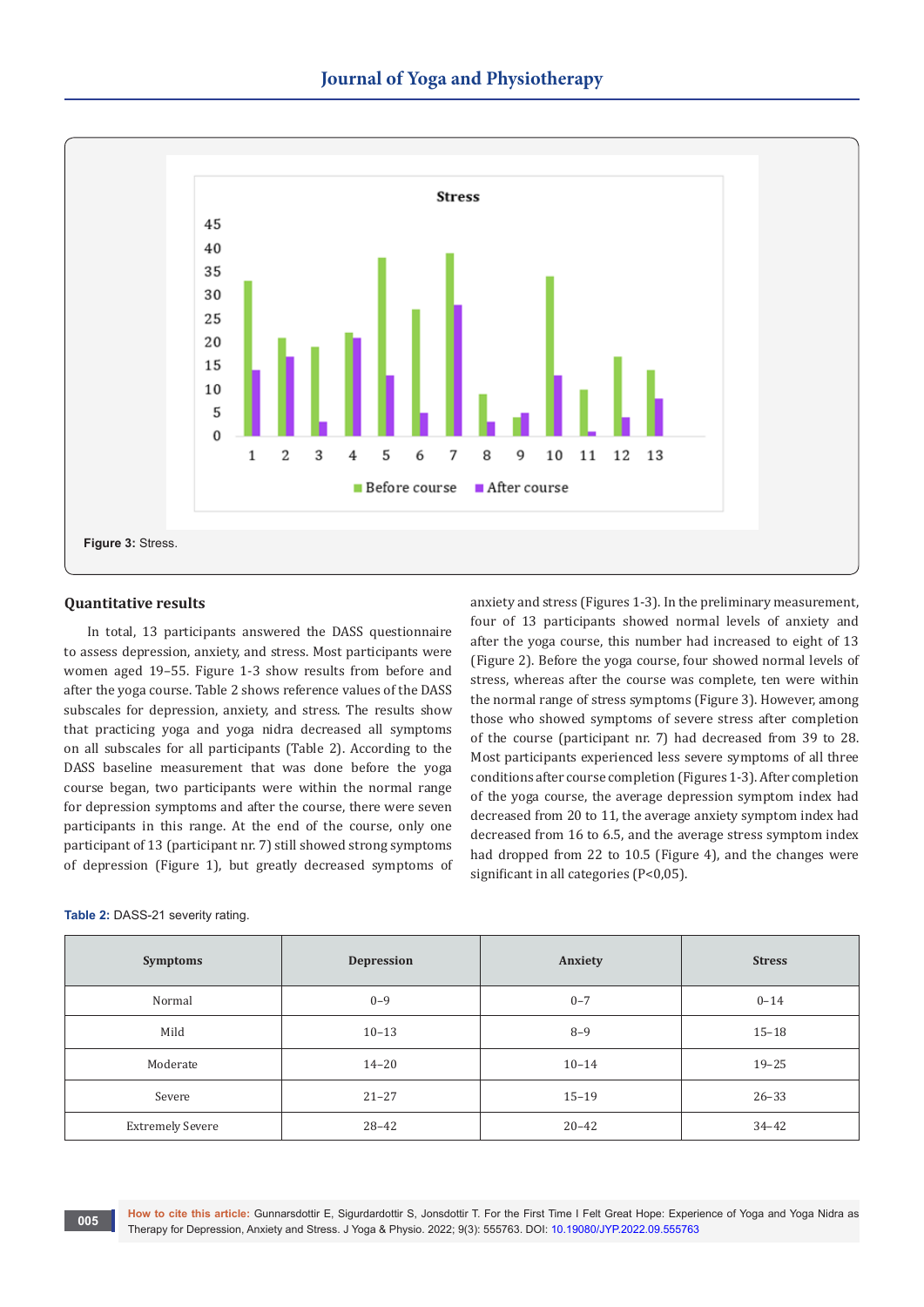

# **Qualitative results**

The results of the qualitative portion were divided into 5 main themes: experience of health problems, experience of trauma, impact of the yoga course, impact of yoga and yoga nidra (Figure 5). The overall theme: "For the first time I felt great hope" is an apt description of the experience of all participants and is a direct reference to one participant.



# **Experience of health problems**

All six women recounted their experience of depression, anxiety, and chronic stress since childhood. They were struggling with various health problems in adulthood. They had suffered anxiety and/or depression in childhood which developed into

other psychological problems during their teen years and followed them into adulthood. Eva described her experience of psychological troubles: "I am now experiencing depression for the first time, but I have had anxiety since was about 10 years old. But it is only now that I live through and experience depression." Sara said that she had always been more aware of anxiety because she had felt that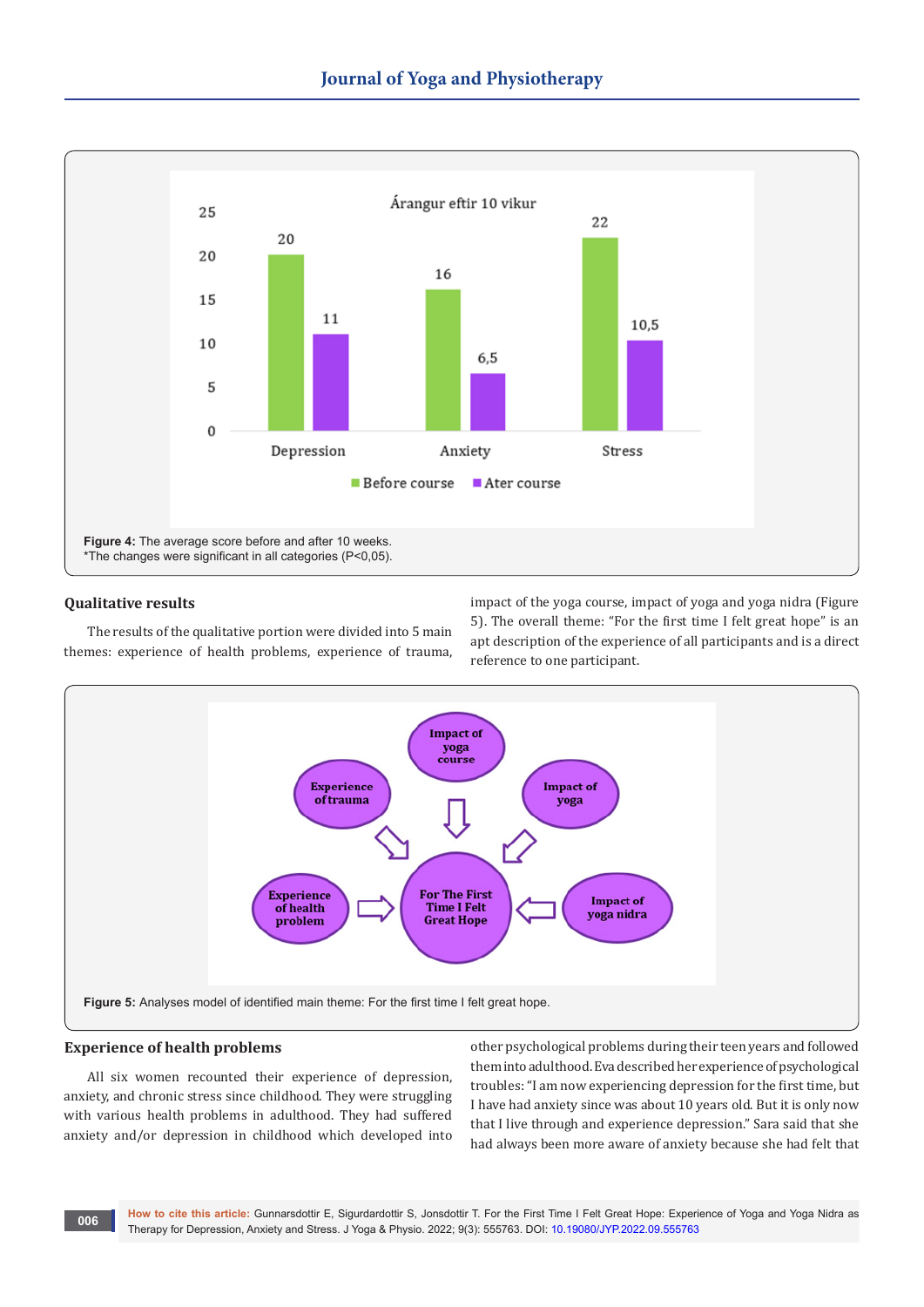for so long that she was just accustomed to it: "I have noticed that when anxiety is strong as a result of stress that it can overrun my system and I crash into depression." Sif, Freyja, and Anna all had anxiety in childhood, but Inga experienced depression: "I think I was always a rather depressed child." Four participants had been diagnosed with post-traumatic stress disorder in adulthood, three had experienced or were suffering burnout, and Inga said: "I was suffering dangerous stress symptoms, but when I think back, I think I've had these symptoms since I was a child." The women described self-destructive behaviors from the teen years that carried into adulthood. Two had ventured into violent behavior and crime. Sara had served a prison sentence for smuggling drugs: "I participate in drug smuggling and am arrested…I serve my prison sentence." Five of the women had a history of alcohol and/or drug abuse but all were clean for from four to 20 years before this study began. Sara started using very young: "As soon as I begin to drink, I have to deal with the pain and therefore have to use more. I develop alcoholism and drug addiction; I have repeated attempts at rehabilitation behind me but have currently been sober and clean for six years". Suicidal thoughts are also common among the women. Eva experienced suicidal thoughts due to the burdens and difficulties of adulthood: "for the first time, I understand people who take their own life."

The woman described physical health problems in adulthood. Anna was diagnosed with the autoimmune disease systemic lupus erythematosus in both her skin and joints, as well as having arthritis. She must inject herself with medicine twice each week. Freyja described an inflammatory disease in her digestive tract for which she must take a preventative medication and undergo regular steroid therapy. Imbalance regarding diet was also a common problem among the women, either they far too much or far too little. This resulted in either undesired weight gain or weight loss. Most of the women also reported having trouble sleeping.

# **Experience of trauma**

When the women described their experience of stress and mental problems, traumatic histories were revealed which they saw as the cause of their problems. The women had experienced repeated psychological traumas in childhood and in adulthood. They did not process these traumas when they happened and, after a long time, the problems they caused worsened. They had all experienced mental, physical, or sexual violence which would have effects on their life, as Freyja described: "I went out into life so unbelievably broken and, of course, became involved with a violent man addicted to drugs. That relationship resulted in my experiencing repeated traumas." Inga had been raped twice and Sara had suffered repeated sexual violence at the hands of many men she didn't know whom her mother had invited home with her. The abuse began when she was very young and persisted until her teen years, as Sara says: "I wasn't abused just by one man, this is many men throughout my life." The women had also experienced neglect in some form, though some did not recognize

it as such until reaching adulthood. They had all grown up with alcohol and/or drug abuse in their childhood home, either by their mother, father, or both and that fostered codependence. Their childhood was tainted by complex problems that shaped their lives and Freyja described her experience of growing up with neglect, alcoholism, and codependence: "I quickly developed stress caused by self-blame, lack of communication skills, and low self-confidence. I was never asked about how I felt; I never got to express my emotions nor was I ever taught to recognize them." Sara spoke of how neglect which began in childhood became a chronic trauma for her in subsequent years: "I was born into horrible conditions in which, from the moment I was conscious of my surroundings, I needed to care for myself; try to survive." Anna recounted what it was like to grow up with two alcoholic parents, her mother having also been diagnosed with bipolar disorder, their relationship was always very stormy: "One day she would be high up, everyone is a moron, they're all stupid, or she would be very nice." The neglect she experienced in childhood caused Sara to use illicit drugs and her own child was taken from her as a result. Many years later, children of Sara and Sif turned to drug abuse. Both children had been in and out of rehabilitation centers. The women described other traumas such as abusive relationships, deaths, miscarriages, and infidelity.

# **Impact of the Yoga Course**

The women all reported enjoyment of the yoga and yoga nidra course. They all found that it helped them to reduce the symptoms of anxiety, depression, and stress. Inga worded it thus: "I can see that it helped me. It's so good for me, I have a feeling of wellbeing. The symptoms maybe haven't disappeared, but I see that I can use this to lessen their effect. I feel an inner peace and that is something I am looking for". They experienced more mental balance and well-being during the course, as Freyja describes: "I can be the best version of myself, I experience spiritual balance and well-being. I feel like I can truly achieve inner peace for the first time because my head is not tirelessly getting in the way. If something gets out of balance or arises unexpectedly, then yoga is the first thing that comes to mind that can help me return to mental balance". The women had all expected life could be better; for example, Eva: "For the first time, I felt great hope that I could feel a little better." Additionally, they reported that the yoga course had improved their self-confidence, self-image, and self-compassion. Sif described it thus: "I have much more compassion for myself, have much more self-confidence, and my self-image is better. I feel much better in all ways after this yoga course, and I have so much more hope for a brighter future." The women spoke of being happier, more positive, calmer, more mindful of the present, having better focus, sleeping better, and deeper peace of mind. They felt anticipation for each session and Anna said: "I lived for the sessions after which I always felt so well." Eva also described the feelings she had after attending the yoga course:" I cannot put into words how profoundly this has affected me because I have been in such a difficult place for three months." They all agreed

**How to cite this article:** Gunnarsdottir E, Sigurdardottir S, Jonsdottir T. For the First Time I Felt Great Hope: Experience of Yoga and Yoga Nidra as Therapy for Depression, Anxiety and Stress. J Yoga & Physio. 2022; 9(3): 555763. DOI: 10.19080/JYP.2022.09.55763 **DOI:** 10.19080/JYP.2022.09.55763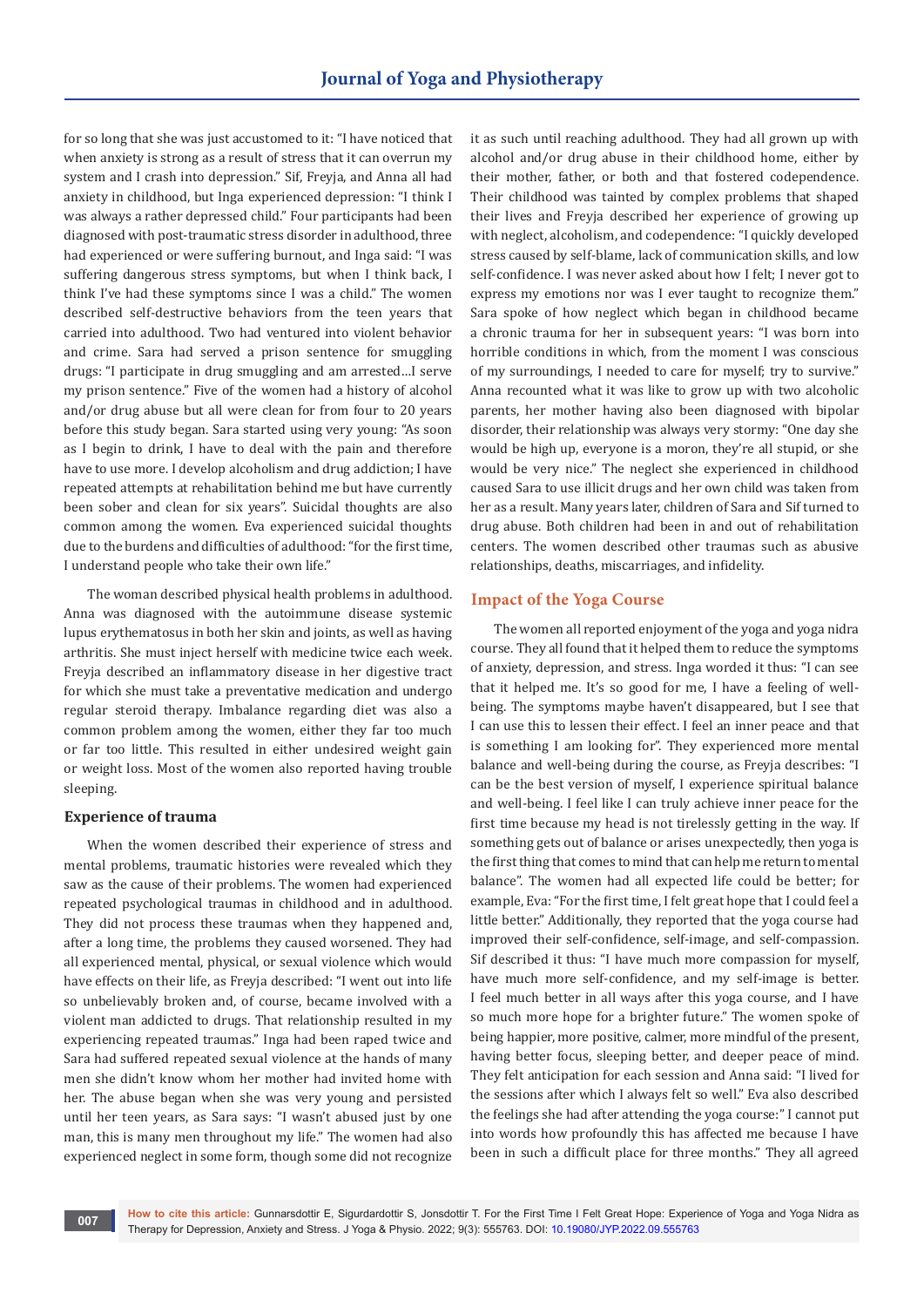that they would have liked to have two sessions per week and wanted to take a continuation course. They reported that they would use the techniques they learned in the yoga course in the future.

#### **Impact of yoga**

The women agreed that yoga was effective. They used different techniques depending on the conditions and agreed about which techniques were best in various situations. They were more energetic after a session, experienced deeper peace of mind and balance with the meditation and mantras. Inga used the meditation to bring herself down after becoming upset: "I can sit down for five minutes, put something on in my headphones, and achieve balance with meditation immediately." They felt that the breathing exercises were effective against anxiety and stress, as Inga realized: "As soon as I breathe into my belly, I relax." When facing difficult circumstances, they used yoga techniques learned in the course, as Eva describes:" I had not gone out among people in three months, I was so depressed. But suddenly, in week four, it was like something had loosened inside me. I got in the car, drove to the grocery store, which I had not done into a long time. I use the techniques from the course when situations are difficult. I do what I want to do rather than avoid these Situations".

# **Impact of yoga nidra**

The women agreed that yoga nidra was effective and that it worked better as the course went on, as Sara said: "In the last two sessions, I was calmer and didn't feel any stress." It was restorative and relaxing, as Inga said: "When I come out of yoga nidra I am so relaxed, refreshed, and reset." The impacts seem to last for some days and Anna described it thus: "For two to three days afterward, I am calmer." It also helped with sleep quality. Inga said: "When I cannot sleep, I put on the recording of you leading yoga nidra and I fall asleep."

## **Discussion**

The purpose of the study was to examine the impacts of yoga and yoga nidra on depression, anxiety, and stress. This is the first study of this sort conducted in Iceland. Participants had struggled with depression, anxiety, and chronic stress since childhood, and the qualitative portion revealed that the women had long histories of trauma. They had various health problems; mental and physical conditions which they considered linked to persistent stress caused by trauma. The quantitative portion shows that the symptoms of depression, anxiety, and stress decreased for all participants after the yoga course, according to baseline DASS measurements at the beginning. The women in the qualitative study experienced decreased symptoms of depression, anxiety, and stress, in addition to better mental balance, and well-being. They learned techniques to handle difficult conditions.

#### **Impacts of persistent stress on health**

The lives of the women in the qualitative portion had been

shaped by depression, anxiety, persistent stress, and mental trauma since childhood, affecting their health. Health problems that started in childhood developed into mental problems and serious infirmity during adolescence and adulthood. Connections between persistent stress, mental and physical health problems have been shown [4,32]. If stress is persistent in children, it can affect mental and physical health and behavioral traits in adulthood [33].

#### **Psychological trauma and impacts on health**

All the women in the qualitative portion participated in the course to treat depression, anxiety, and stress. Data collection and analysis revealed histories of severe trauma. They described neglect and abuse that they had suffered in childhood, and what effects that had had on their mental and physical health and wellbeing in adulthood. They experienced repeated traumas before age 16 and continued to experience traumas into adulthood. As a result, they experienced dysphoria and suicidal tendencies into adulthood. This pattern of neglect, violence, and frequent trauma from childhood into adulthood is as reported in studies showing that individuals who experience trauma in childhood are more likely to suffer such traumas in adulthood [9]. This also agrees with the literature review by Angelakis et al. [34], which showed that an individual is three times as likely to have suicidal thoughts and attempted suicide if they suffered traumas early in life. Psychological trauma can have various consequences, such as mental problems and criminality [9]. It is possible that the women's health problems and difficulties are consequences of recurrent traumas they experienced in both childhood and adulthood. They did not seek help because of the traumas, allowing the symptoms of depression, anxiety, and stress to develop into more complex health issues.

## **Impacts of practicing yoga and yoga nidra**

The results of both quantitative and qualitative portions show that symptoms of depression, anxiety, and stress decreased for all participants during the 10 weeks yoga course. This reflects the results of previous studies which have shown positive effects of yoga and yoga nidra on mental health [1,14,25,27]. Additionally, yoga and yoga nidra improved the lives of the women in many ways; they experienced less stress and more relaxation after the course. They also, developed better self-image, self-confidence, self-compassion, positive thinking, and more happiness. This is in line with earlier studies on the impacts of practicing yoga [1,35]. Moreover, it has been shown that yoga nidra can increase positive emotions and believed [24]. Practicing yoga is thought to reduce pressure and overstimulation and thereby correct dysfunction in the parasympathetic nervous system and neurotransmitter delivery of the GABA system [5]. It is possible that yoga and breathing exercises influenced the brain activity of participants by reducing dysfunction in the parasympathetic nervous system and neurotransmitter delivery of the GABA system. Thereby,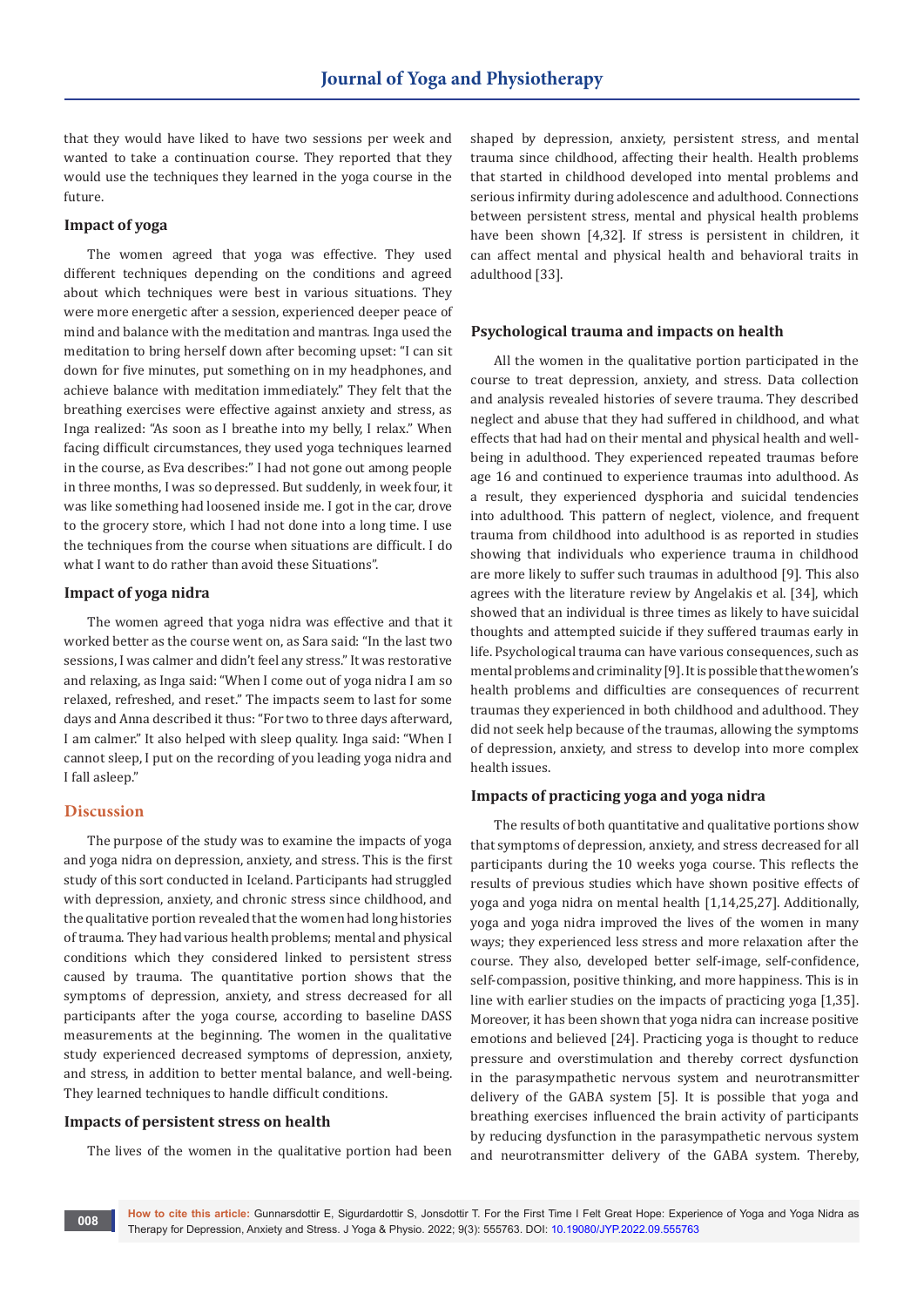the symptoms of depression, anxiety, and stress decreased, and well-being increased among participants. Improved wellness contributed to better focus, sleep, emotional control, peacefulness, mindfulness, sense of identity, and hope, which led to participants feeling more mental wellness and inner peace.

The qualitative interviews revealed long histories of traumas that the women had not processed, that had had profound effects on their lives. These results illustrate the importance of a traumacentered approach that could improve service and therefore, the health and quality of life of individuals. These results concur with previous studies of psychological trauma, related consequences, and health problems [8]. It is important to examine health problems with mental trauma in mind. It is crucial that healthcare providers can provide or direct patients to suitable treatment services to avoid the development of further health problems that can result from the experience of mental trauma [36]. Better care needs to be taken of people who have suffered psychological traumas and their health problems need to be better addressed. Importantly, treatment must not focus only on the symptoms, rather possible underlying causes must be investigated, though they might be rooted deep in the history of the individual.

#### **Study strengths and limitations**

The strength of this study is that it is a first of its kind in Iceland to focus on the effects of yoga and yoga nidra on depression, anxiety, and stress. Also, the study is strengthened by both quantitative and qualitative methods, since it is based on the answers given by 13 participants given a DASS questionnaire and interviews with six women who had struggled with depression, anxiety, and stress. Since the sample size is so small and the timeframe short, these results cannot be applied to everyone, who suffer from depression, anxiety, and stress. However, this research does increase knowledge and deepen understanding of the usefulness of yoga and yoga nidra in the treatment of depression, anxiety, and stress, and the connection of these conditions with a history of trauma. More research on the effects of yoga and yoga nidra is necessary with larger samples and wider data collection. Furthermore, it would be interesting to study the long-term effects of yoga and yoga nidra on mental wellness.

# **Conclusion**

 Yoga and yoga nidra can be helpful for various patient groups and it is already being widely used with good results. Studies like this one are encouragement for health care providers to seek education and training in this field of study to improve the quality of the care they can provide. With increased knowledge and deeper understanding of the positive effect of yoga and yoga nidra in relation to depression, anxiety, and stress, health care professionals have better criteria to Provide interventions or direct patients to other appropriate treatments. In addition, this study highlights the importance of taking individuals health history and possible trauma history into account when investigating and treating various health problems.

#### **Acknowledgements**

We sincerely thank the participants in the study for their invaluable contribution and would like to express our special thanks of gratitude to the six brave women who gave interviews. They all struggled with mental health problems and revealed histories of severe trauma. They showed great courage by letting the first author into their lives and sharing their life experiences. Without them, this study would not have been possible.

## **References**

- 1. [Falsafi N \(2016\) A Randomized Controlled Trial of Mindfulness Versus](https://journals.sagepub.com/doi/full/10.1177/1078390316663307)  [Yoga: Effects on Depression and/or Anxiety in College Students. Journal](https://journals.sagepub.com/doi/full/10.1177/1078390316663307)  [of the American Psychiatric Nurses Association 22\(6\): 483-497.](https://journals.sagepub.com/doi/full/10.1177/1078390316663307)
- 2. Chu B, Marwaha K, Sanvictores T, Ayers D (2020) Physiology, Stress Reaction. In: StatPearls. StatPearls Publishing.
- 3. [Lykkegaard J, Rosendal M, Brask K, Brandt L, Prior A \(2018\) Prevalence](https://pubmed.ncbi.nlm.nih.gov/30175651/)  [of persons contacting general practice for psychological stress in](https://pubmed.ncbi.nlm.nih.gov/30175651/)  [Denmark. Scandinavian Journal of Primary Health Care 36\(3\): 272-](https://pubmed.ncbi.nlm.nih.gov/30175651/) [280.](https://pubmed.ncbi.nlm.nih.gov/30175651/)
- 4. [Turner AI, Smyth N, Hall SJ, Torres SJ, Hussein M, et al. \(2020\)](https://pubmed.ncbi.nlm.nih.gov/32045797/)  Psychological stress reactivity and future health and disease<br>outcomes: A systematic review of prospective evidence. outcomes: A systematic review [Psychoneuroendocrinology 114: 104599.](https://pubmed.ncbi.nlm.nih.gov/32045797/)
- 5. [Streeter CC, Gerbarg PL, Saper RB, Ciraulo DA, Brown RP \(2012\) Effects](https://pubmed.ncbi.nlm.nih.gov/22365651/)  [of yoga on the autonomic nervous system, gamma-aminobutyric](https://pubmed.ncbi.nlm.nih.gov/22365651/)[acid, and allostasis in epilepsy, depression, and post-traumatic stress](https://pubmed.ncbi.nlm.nih.gov/22365651/)  [disorder. Medical Hypotheses 78\(5\): 571-579.](https://pubmed.ncbi.nlm.nih.gov/22365651/)
- 6. World Health Organization (2017) Depression and other common mental disorders.
- 7. Fl*ó*venz S*Ó*, Broddad*ó*ttir E, Brynj*ó*lfsson S, Agnarsd*ó*ttir AS, Salkovskis PM, et al. (2021) Relationship between persistent physical symptoms and depression and anxiety in those seeking health care.
- 8. Kolk B (2015) The Body Keeps the Score: Mind, Brain and Body in the Transformation of Trauma (1<sup>st</sup> edn.), Penguin.
- 9. [Copeland WE, Shanahan L, Hinesley J, Chan RF, Aberg KA, et al. \(2018\)](https://pubmed.ncbi.nlm.nih.gov/30646356/)  [Association of Childhood Trauma Exposure with Adult Psychiatric](https://pubmed.ncbi.nlm.nih.gov/30646356/)  [Disorders and Functional Outcomes. JAMA Network Open 1\(7\):](https://pubmed.ncbi.nlm.nih.gov/30646356/)  [e184493.](https://pubmed.ncbi.nlm.nih.gov/30646356/)
- 10. [Van der Feltz CM, Potters EC, Van Dam A, Koorndijk RPM, Elfeddali](https://pubmed.ncbi.nlm.nih.gov/30599369/)  [I, et al. \(2019\) Adverse Childhood Experiences \(ACE\) in outpatients](https://pubmed.ncbi.nlm.nih.gov/30599369/)  [with anxiety and depressive disorders and their association with](https://pubmed.ncbi.nlm.nih.gov/30599369/)  [psychiatric and somatic comorbidity and revictimization. Cross](https://pubmed.ncbi.nlm.nih.gov/30599369/)[sectional observational study. Journal of Affective Disorders 246: 458-](https://pubmed.ncbi.nlm.nih.gov/30599369/) [464.](https://pubmed.ncbi.nlm.nih.gov/30599369/)
- 11. [Shafiee M, Arekhi S, Omranzadeh A, Sahebkar A \(2018\) Saffron in the](https://pubmed.ncbi.nlm.nih.gov/29136602/)  [treatment of depression, anxiety and other mental disorders: Current](https://pubmed.ncbi.nlm.nih.gov/29136602/)  [evidence and potential mechanisms of action. Journal of Affective](https://pubmed.ncbi.nlm.nih.gov/29136602/)  [Disorders 227: 330-337.](https://pubmed.ncbi.nlm.nih.gov/29136602/)
- 12. [Payne P, Levine PA, Crane GMA \(2015\) Somatic experiencing: Using](https://pubmed.ncbi.nlm.nih.gov/25699005/)  [interoception and proprioception as core elements of trauma therapy.](https://pubmed.ncbi.nlm.nih.gov/25699005/)  [Frontiers in Psychology 6.](https://pubmed.ncbi.nlm.nih.gov/25699005/)
- 13. [Karadag M, Gokcen C, Sarp AS \(2020\) EMDR therapy in children and](https://pubmed.ncbi.nlm.nih.gov/31663396/)  [adolescents who have post-traumatic stress disorder: A six-week](https://pubmed.ncbi.nlm.nih.gov/31663396/)  [follow-up study. International Journal of Psychiatry in Clinical Practice](https://pubmed.ncbi.nlm.nih.gov/31663396/)  [24\(1\): 77-82.](https://pubmed.ncbi.nlm.nih.gov/31663396/)

**How to cite this article:** Gunnarsdottir E, Sigurdardottir S, Jonsdottir T. For the First Time I Felt Great Hope: Experience of Yoga and Yoga Nidra as Therapy for Depression, Anxiety and Stress. J Yoga & Physio. 2022; 9(3): 555763. DOI: [10.19080/JYP.2022.09.5557](http://dx.doi.org/10.19080/JYP.2022.09.555763)63 **<sup>009</sup>**